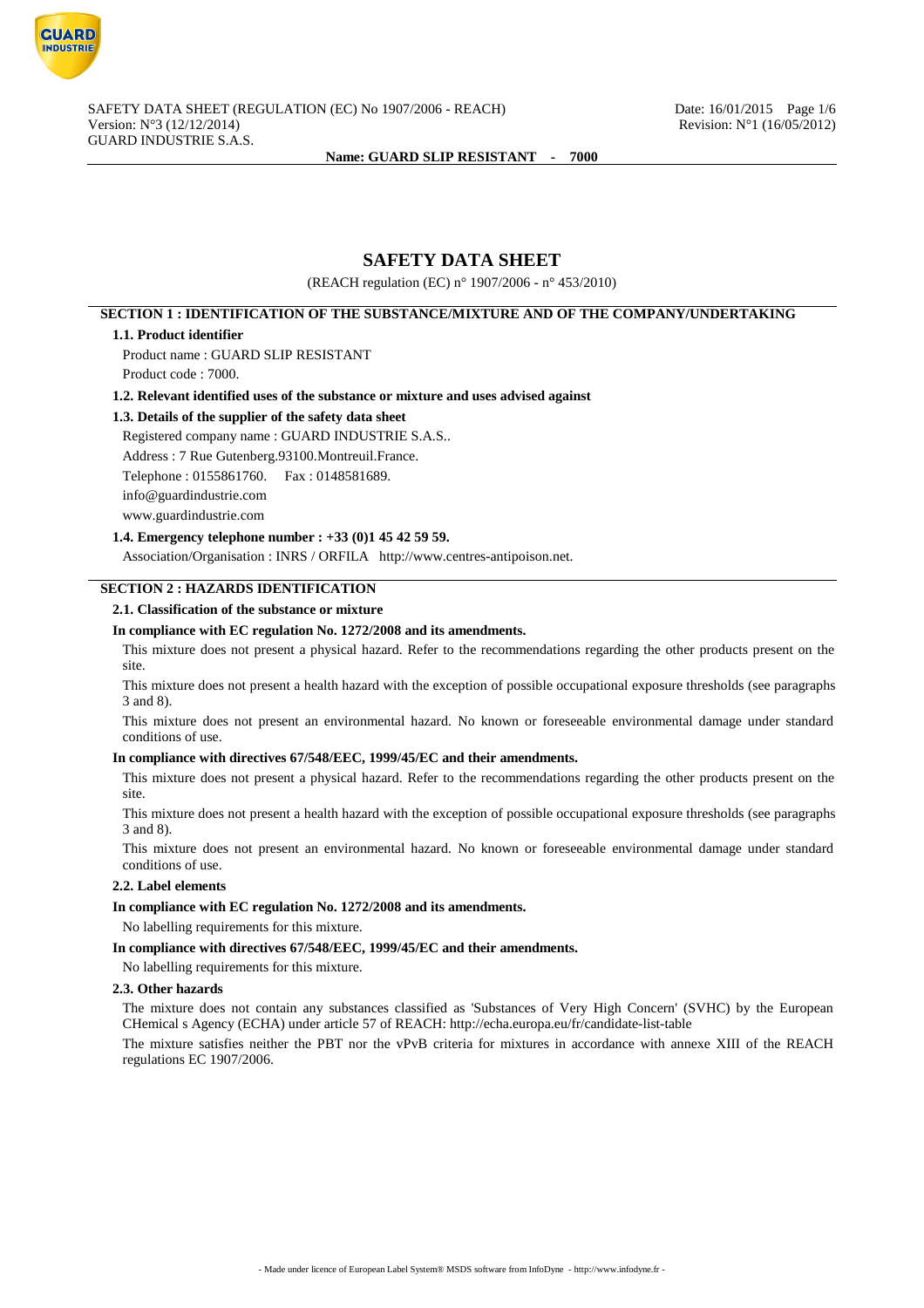

# **SECTION 3 : COMPOSITION/INFORMATION ON INGREDIENTS**

#### **3.1. Substances**

No substances fulfil the criteria set forth in annexe II section A of the REACH regulation (EC) n° 1907/2006.

#### **3.2. Mixtures**

No substances fulfil the criteria set forth in annexe II section A of the REACH regulation (EC) n° 1907/2006.

### **SECTION 4 : FIRST AID MEASURES**

As a general rule, in case of doubt or if symptoms persist, always call a doctor.

NEVER induce swallowing by an unconscious person.

## **4.1. Description of first aid measures**

#### **In the event of swallowing :**

Seek medical attention, showing the label.

## **4.2. Most important symptoms and effects, both acute and delayed**

No data available.

#### **4.3. Indication of any immediate medical attention and special treatment needed**

No data available.

## **SECTION 5 : FIREFIGHTING MEASURES**

Non-flammable.

#### **5.1. Extinguishing media**

### **5.2. Special hazards arising from the substance or mixture**

A fire will often produce a thick black smoke. Exposure to decomposition products may be hazardous to health.

Do not breathe in smoke.

In the event of a fire, the following may be formed :

- carbon monoxide (CO)

- carbon dioxide (CO2)

# **5.3. Advice for firefighters**

No data available.

# **SECTION 6 : ACCIDENTAL RELEASE MEASURES**

## **6.1. Personal precautions, protective equipment and emergency procedures**

Consult the safety measures listed under headings 7 and 8.

#### **For fire-fighters**

Fire-fighters will be equipped with suitable personal protective equipment (See section 8).

### **6.2. Environmental precautions**

Contain and control the leaks or spills with non-combustible absorbent materials such as sand, earth, vermiculite, diatomaceous earth in drums for waste disposal.

Prevent any material from entering drains or waterways.

#### **6.3. Methods and material for containment and cleaning up**

Clean preferably with a detergent, do not use solvents.

### **6.4. Reference to other sections**

No data available.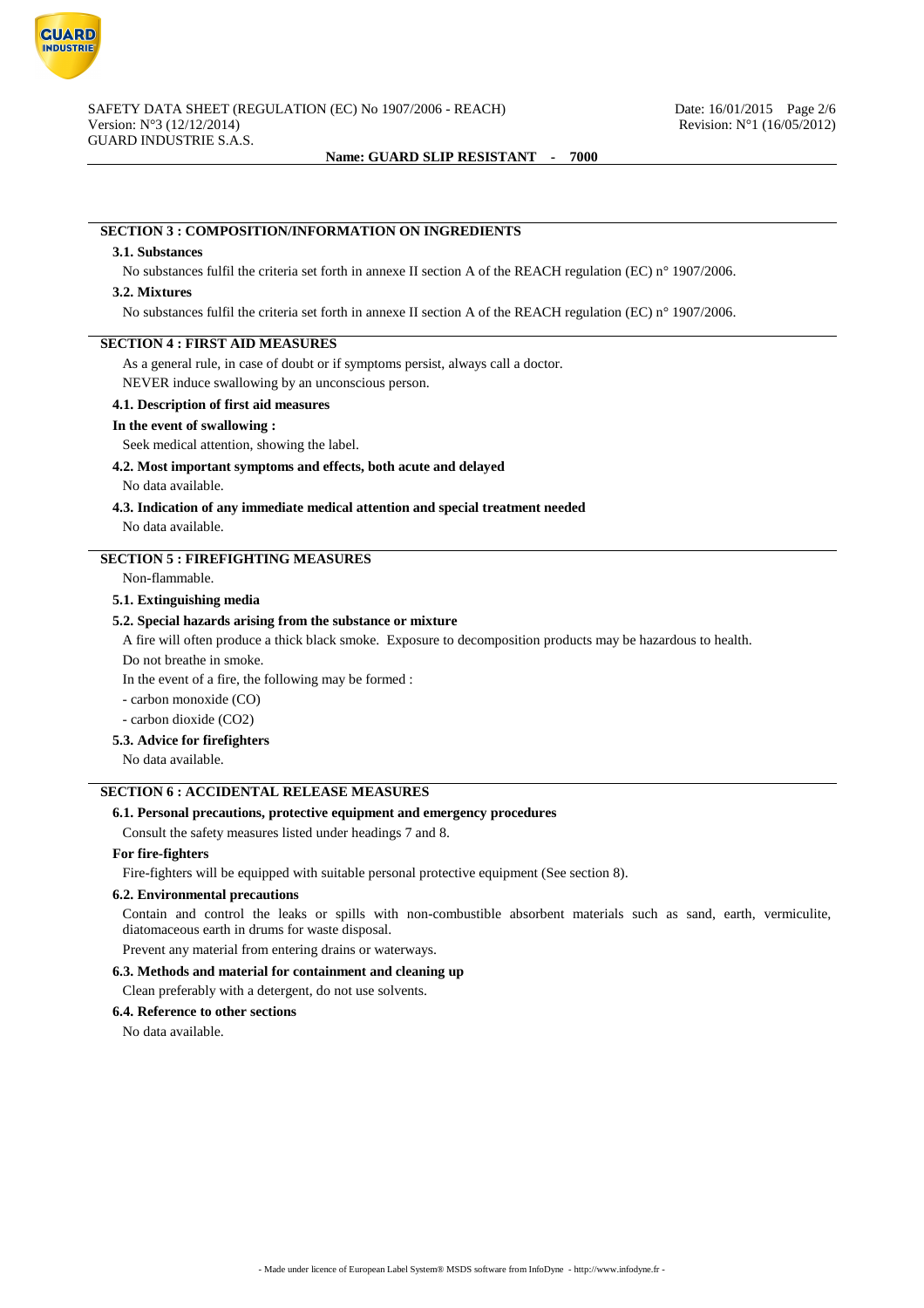

## **SECTION 7 : HANDLING AND STORAGE**

Requirements relating to storage premises apply to all facilities where the mixture is handled.

# **7.1. Precautions for safe handling**

Always wash hands after handling.

## **Fire prevention :**

Prevent access by unauthorised personnel.

### **Recommended equipment and procedures :**

For personal protection, see section 8.

Observe precautions stated on label and also industrial safety regulations.

#### **Prohibited equipment and procedures :**

No smoking, eating or drinking in areas where the mixture is used.

#### **7.2. Conditions for safe storage, including any incompatibilities**

No data available.

#### **Packaging**

Always keep in packaging made of an identical material to the original.

**7.3. Specific end use(s)**

No data available.

# **SECTION 8 : EXPOSURE CONTROLS/PERSONAL PROTECTION**

## **8.1. Control parameters**

No data available.

#### **8.2. Exposure controls**

#### **Personal protection measures, such as personal protective equipment**

Pictogram(s) indicating the obligation of wearing personal protective equipment (PPE) :



Use personal protective equipment that is clean and has been properly maintained.

Store personal protective equipment in a clean place, away from the work area.

Never eat, drink or smoke during use. Remove and wash contaminated clothing before re-using. Ensure that there is adequate ventilation, especially in confined areas.

# **- Eye / face protection**

Avoid contact with eyes.

Use eye protectors designed to protect against liquid splashes

Before handling, wear safety goggles in accordance with standard EN166.

### **- Hand protection**

Wear suitable protective gloves in the event of prolonged or repeated skin contact.

- Type of gloves recommended :
- Natural latex
- Nitrile rubber (butadiene-acrylonitrile copolymer rubber (NBR))
- PVC (polyvinyl chloride)
- Butyl Rubber (Isobutylene-isoprene copolymer)

## **- Body protection**

Work clothing worn by personnel shall be laundered regularly.

After contact with the product, all parts of the body that have been soiled must be washed.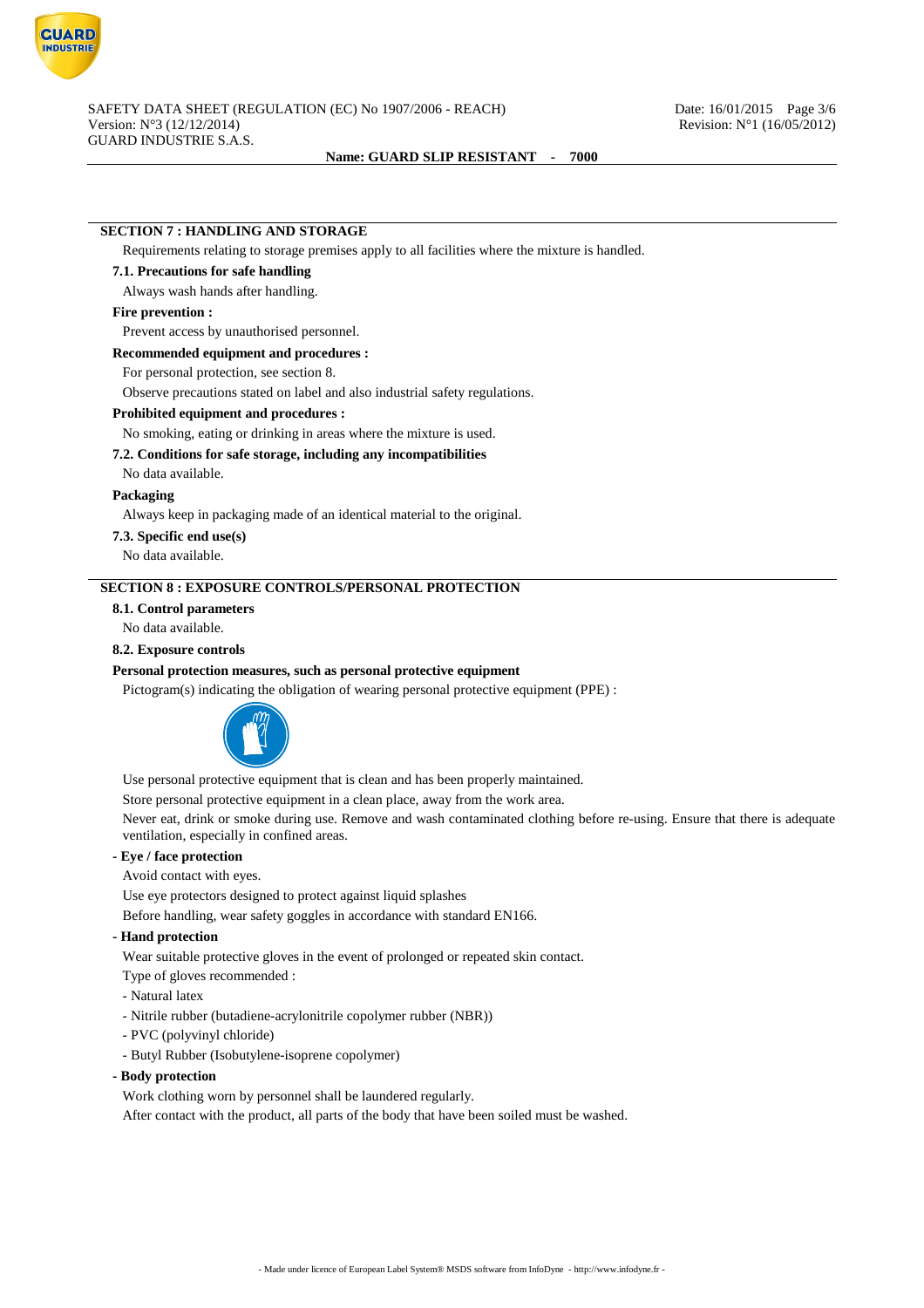

| 9.1. Information on basic physical and chemical properties                                 |                  |  |
|--------------------------------------------------------------------------------------------|------------------|--|
| <b>General information:</b>                                                                |                  |  |
| Physical state:                                                                            | fluid liquid.    |  |
| Important health, safety and environmental information                                     |                  |  |
| $pH$ :                                                                                     | $4.00$ .         |  |
|                                                                                            | slightly acidic. |  |
| Boiling point/boiling range :                                                              | not specified.   |  |
| Flash point interval :                                                                     | not relevant.    |  |
| Vapour pressure (50°C):                                                                    | not relevant.    |  |
| Density:                                                                                   | >1               |  |
| Water solubility:                                                                          | Soluble.         |  |
| Melting point/melting range:                                                               | not specified.   |  |
| Self-ignition temperature :                                                                | not specified.   |  |
| Decomposition point/decomposition range :                                                  | not specified.   |  |
| 9.2. Other information                                                                     |                  |  |
| No data available.                                                                         |                  |  |
| <b>SECTION 10 : STABILITY AND REACTIVITY</b>                                               |                  |  |
| 10.1. Reactivity                                                                           |                  |  |
| No data available.                                                                         |                  |  |
| 10.2. Chemical stability                                                                   |                  |  |
| This mixture is stable under the recommended handling and storage conditions in section 7. |                  |  |
| 10.3. Possibility of hazardous reactions                                                   |                  |  |
| No data available.                                                                         |                  |  |
|                                                                                            |                  |  |
| 10.4. Conditions to avoid                                                                  |                  |  |
| Avoid:                                                                                     |                  |  |
| - frost                                                                                    |                  |  |
| 10.5. Incompatible materials                                                               |                  |  |
|                                                                                            |                  |  |
| 10.6. Hazardous decomposition products                                                     |                  |  |
| The thermal decomposition may release/form :<br>- carbon monoxide (CO)                     |                  |  |
| - carbon dioxide (CO2)                                                                     |                  |  |
|                                                                                            |                  |  |
| <b>SECTION 11 : TOXICOLOGICAL INFORMATION</b>                                              |                  |  |
| 11.1. Information on toxicological effects<br>No data available.                           |                  |  |

No toxicological data available for the substances.

**11.1.2. Mixture**

No toxicological data available for the mixture.

# **SECTION 12 : ECOLOGICAL INFORMATION**

## **12.1. Toxicity**

# **12.1.2. Mixtures**

No aquatic toxicity data available for the mixture.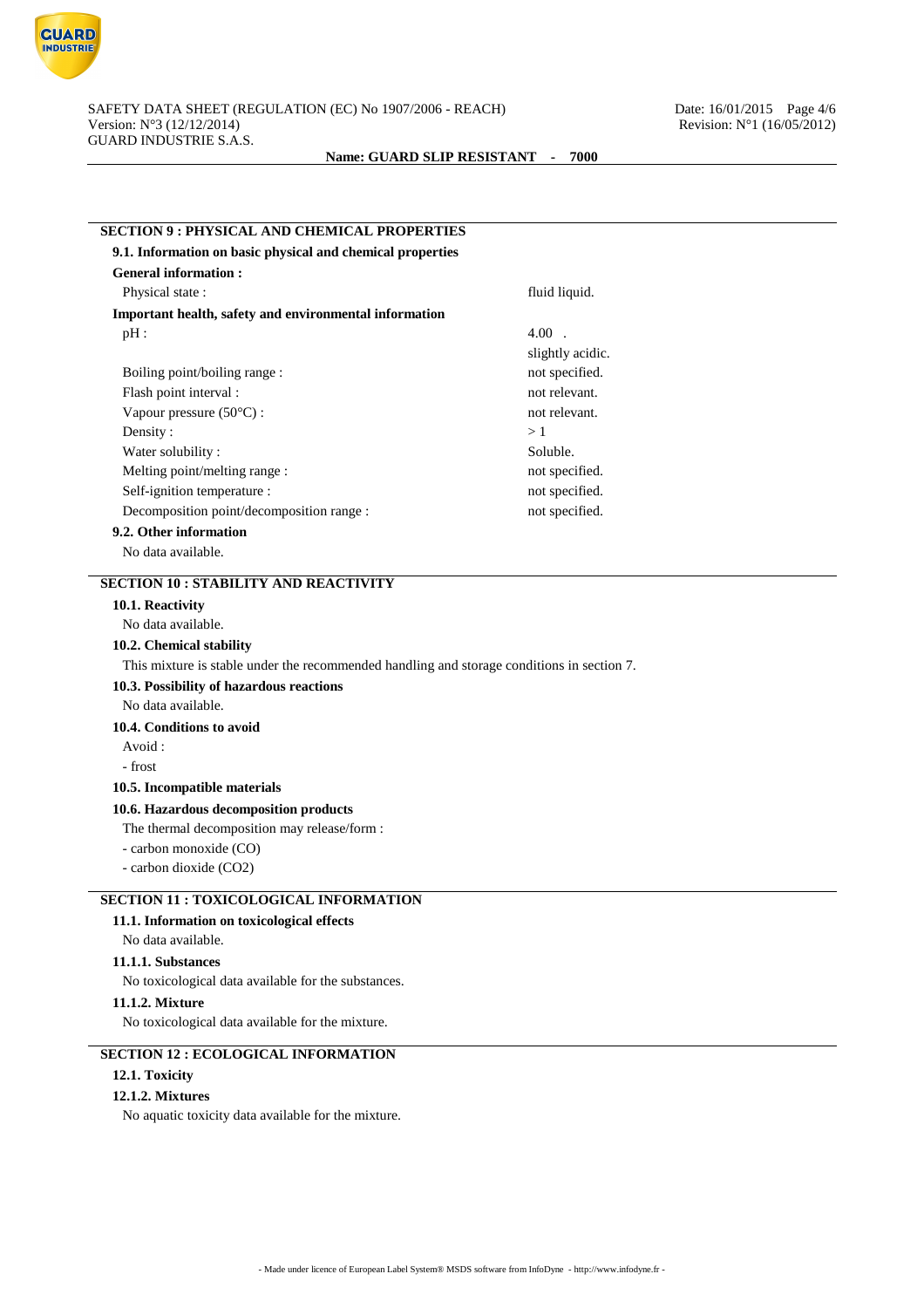

#### **12.2. Persistence and degradability**

#### No data available.

### **12.3. Bioaccumulative potential**

No data available.

## **12.4. Mobility in soil**

No data available.

## **12.5. Results of PBT and vPvB assessment**

No data available.

## **12.6. Other adverse effects**

No data available.

# **SECTION 13 : DISPOSAL CONSIDERATIONS**

Proper waste management of the mixture and/or its container must be determined in accordance with Directive 2008/98/EC.

#### **13.1. Waste treatment methods**

Do not pour into drains or waterways.

## **Waste :**

Waste management is carried out without endangering human health, without harming the environment and, in particular without risk to water, air, soil, plants or animals.

Recycle or dispose of waste in compliance with current legislation, preferably via a certified collector or company.

Do not contaminate the ground or water with waste, do not dispose of waste into the environment.

#### **Soiled packaging :**

Empty container completely. Keep label(s) on container.

Give to a certified disposal contractor.

### **SECTION 14 : TRANSPORT INFORMATION**

## Exempt from transport classification and labelling.

Transport product in compliance with provisions of the ADR for road, RID for rail, IMDG for sea and ICAO/IATA for air transport (ADR 2011 - IMDG 2010 - ICAO/IATA 2012).

# **SECTION 15 : REGULATORY INFORMATION**

## **15.1. Safety, health and environmental regulations/legislation specific for the substance or mixture**

### **- Classification and labelling information included in section 2:**

The following regulations have been used:

- Directive 67/548/EEC and its adaptations
- Directive 1999/45/EC and its adaptations
- Regulation EC 1272/2008 modified by regulation EC 286/2011

### **- Container information:**

No data available.

#### **- Particular provisions :**

No data available.

#### **15.2. Chemical safety assessment**

No data available.